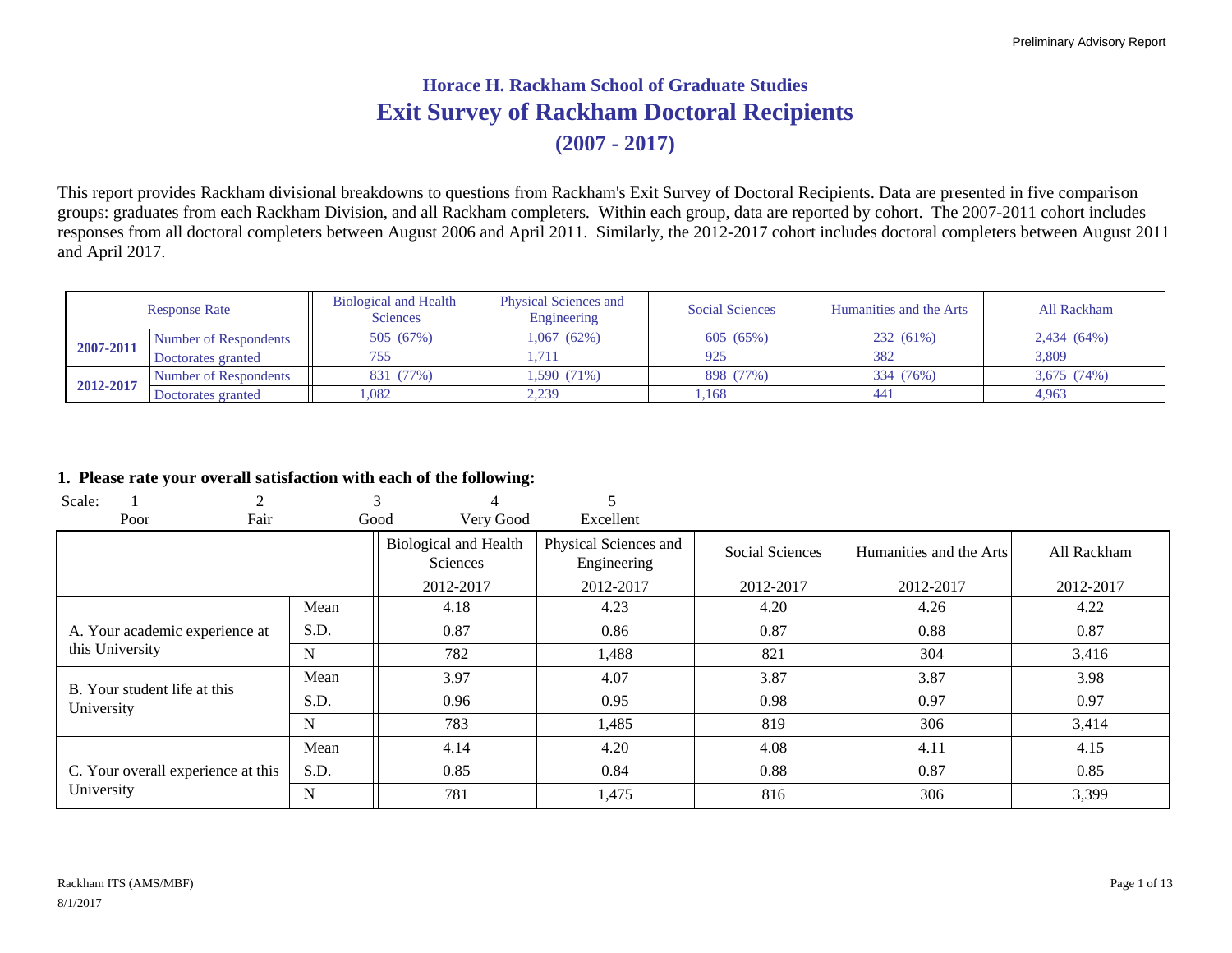| 2012-2017                   |     | Biological and Health<br><b>Sciences</b> | Physical Sciences and<br>Engineering |      |     | Social Sciences |     | Humanities and the Arts | All Rackham |      |  |
|-----------------------------|-----|------------------------------------------|--------------------------------------|------|-----|-----------------|-----|-------------------------|-------------|------|--|
|                             | N   | $\%$                                     | N                                    | %    | N   | %               | N   | $\frac{0}{0}$           |             | %    |  |
| Yes, at UM-Ann Arbor        | 146 | 18%                                      | 440                                  | 28%  | 168 | 19%             | 40  | 12%                     | 802         | 22%  |  |
| Yes, at another institution | 230 | 28%                                      | 349                                  | 22%  | 303 | 34%             | 157 | 47%                     | 1.048       | 29%  |  |
| N <sub>0</sub>              | 455 | 55%                                      | 799                                  | 50%  | 425 | 47%             | 134 | 40%                     | .818        | 50%  |  |
| Total Number of Responses   | 831 | 100%                                     | .,588                                | 100% | 896 | 100%            | 331 | 100%                    | 3,668       | 100% |  |

#### **2. Before beginning doctoral study, had you completed a Master's degree in a relevant field?**

## **3. On average, did the quality of instruction in your program meet your expectations?**

| Scale:                           |                       |                  |                       |             |                             |           |           |                         |           |             |
|----------------------------------|-----------------------|------------------|-----------------------|-------------|-----------------------------|-----------|-----------|-------------------------|-----------|-------------|
| Fell Short of Expectations       |                       | Met Expectations |                       |             | <b>Exceeds Expectations</b> |           |           |                         |           |             |
|                                  | Biological and Health | <b>Sciences</b>  | Physical Sciences and | Engineering | <b>Social Sciences</b>      |           |           | Humanities and the Arts |           | All Rackham |
|                                  | 2007-2011             | 2012-2017        | 2007-2011             | 2012-2017   | 2007-2011                   | 2012-2017 | 2007-2011 | 2012-2017               | 2007-2011 | 2012-2017   |
| Mean                             | 3.59                  | 3.65             | 3.68                  | 3.80        | 3.69                        | 3.73      | 3.72      | 3.74                    | 3.66      | 3.74        |
| <b>Standard Deviation</b>        | 0.96                  | 0.91             | 0.89                  | 0.90        | 0.95                        | 0.95      | 0.95      | 0.99                    | 0.93      | 0.93        |
| <b>Total Number of Responses</b> | 504                   | 829              | 1,062                 | .586        | 602                         | 895       | 231       | 333                     | 2.419     | 3,665       |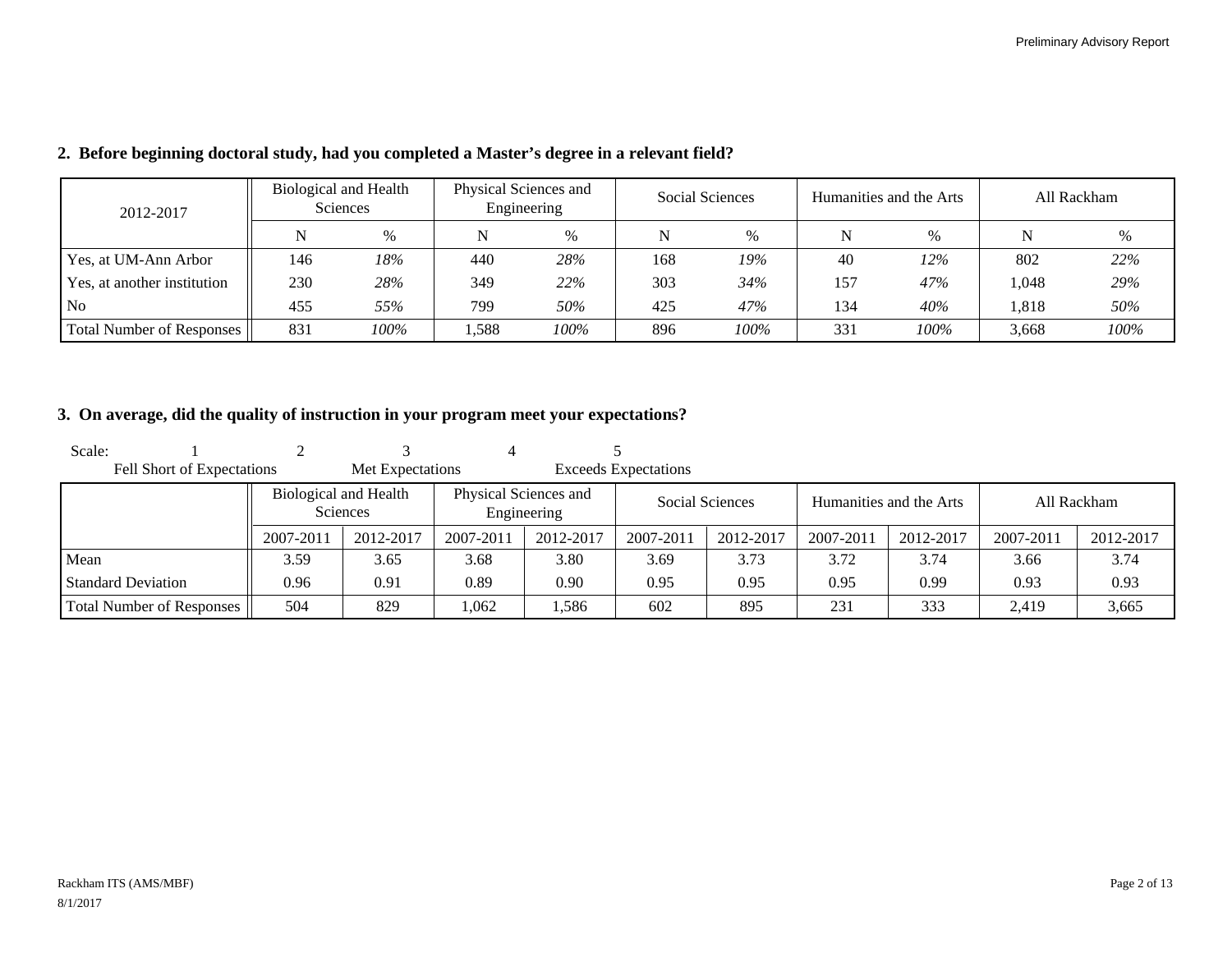| Scale:<br>2                     | 3           | 4                                        | 5                                    |                 |                         |             |
|---------------------------------|-------------|------------------------------------------|--------------------------------------|-----------------|-------------------------|-------------|
| Not Clear                       |             |                                          | Very Clear                           |                 |                         |             |
|                                 |             | <b>Biological and Health</b><br>Sciences | Physical Sciences and<br>Engineering | Social Sciences | Humanities and the Arts | All Rackham |
|                                 |             | 2012-2017                                | 2012-2017                            | 2012-2017       | 2012-2017               | 2012-2017   |
|                                 | Mean        | 4.29                                     | 4.41                                 | 4.22            | 4.21                    | 4.32        |
| A. Coursework                   | S.D.        | 0.90                                     | 0.77                                 | 0.93            | 0.99                    | 0.87        |
|                                 | $\mathbf N$ | 822                                      | 1,574                                | 888             | 329                     | 3,635       |
| B. Qualifying, comprehensive or | Mean        | 4.16                                     | 4.36                                 | 4.04            | 3.95                    | 4.20        |
| preliminary examinations        | S.D.        | 0.97                                     | 0.81                                 | 1.06            | 1.09                    | 0.95        |
| (if applicable)                 | $\mathbf N$ | 821                                      | 1,571                                | 888             | 320                     | 3,622       |
| C. Requirements to              | Mean        | 4.33                                     | 4.41                                 | 4.20            | 4.11                    | 4.31        |
| become candidate (other         | S.D.        | 0.83                                     | 0.77                                 | 0.95            | 1.03                    | 0.86        |
| than examinations) **           | ${\bf N}$   | 778                                      | 1,471                                | 813             | 302                     | 3,385       |
|                                 | Mean        | 3.92                                     | 4.08                                 | 3.78            | 3.81                    | 3.94        |
| D. Dissertation research and    | S.D.        | 1.04                                     | 0.94                                 | 1.10            | 1.11                    | 1.03        |
| writing                         | $\mathbf N$ | 825                                      | 1,574                                | 890             | 329                     | 3,640       |
|                                 | Mean        | 4.08                                     | 4.22                                 | 3.98            | 3.98                    | 4.11        |
| E. Dissertation defense         | S.D.        | 1.01                                     | 0.89                                 | 1.06            | 1.09                    | 0.98        |
|                                 | N           | 823                                      | 1,570                                | 888             | 328                     | 3,631       |

## **4. Were program expectations clearly articulated during the following stages of your doctoral career?**

## **5. Other than course grades and results of written or oral examinations, did your doctoral program provide a formal assessment of your academic progress at least annually?**

|           |     | <b>Biological and Health</b><br><b>Sciences</b> |     | Physical Sciences and<br>Engineering |       |      | Social Sciences |       |     |     | Humanities and the Arts |     | All Rackham |       |     |
|-----------|-----|-------------------------------------------------|-----|--------------------------------------|-------|------|-----------------|-------|-----|-----|-------------------------|-----|-------------|-------|-----|
| 2012-2017 | Yes | Total                                           |     | Yes                                  | Total | $\%$ | Yes             | Total |     | Yes | Total                   | %   | Yes         | Total |     |
|           | 646 | 780                                             | 83% | .136                                 | ,466  | 77%  | 683             | 812   | 84% | 216 | 301                     | 72% | 2,700       | 3,380 | 80% |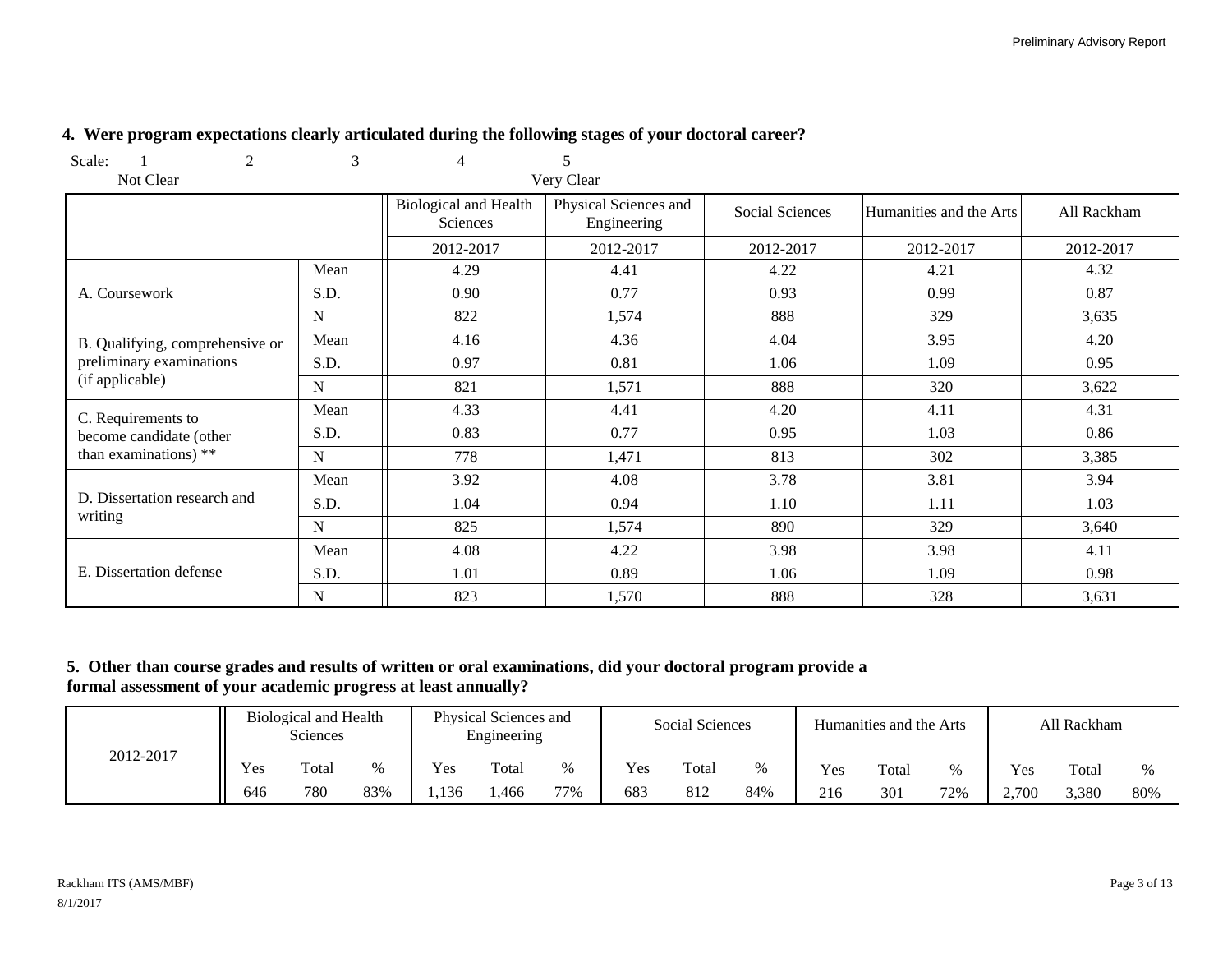## **6. Please rate the adequacy of support you were provided during your doctoral education and dissertation research in the following areas:**

| Scale:                     | 2           | 3<br>4                                   | 5                                    |                 |                         |             |  |
|----------------------------|-------------|------------------------------------------|--------------------------------------|-----------------|-------------------------|-------------|--|
| Poor                       | Fair        | Good<br>Very Good                        | Excellent                            |                 |                         |             |  |
|                            |             | <b>Biological and Health</b><br>Sciences | Physical Sciences and<br>Engineering | Social Sciences | Humanities and the Arts | All Rackham |  |
|                            |             | 2012-2017                                | 2012-2017                            | 2012-2017       | 2012-2017               | 2012-2017   |  |
|                            | Mean        | 4.27                                     | 4.46                                 | 4.05            | 4.12                    | 4.28        |  |
| A. Financial support       | S.D.        | 1.06                                     | 0.89                                 | 1.11            | 1.03                    | 1.01        |  |
|                            | N           | 767                                      | 1,448                                | 810             | 301                     | 3,347       |  |
| B. Information             | Mean        | 4.13                                     | 4.31                                 | 4.23            | 4.14                    | 4.23        |  |
| technology (IT)            | S.D.        | 0.99                                     | 0.88                                 | 0.91            | 0.90                    | 0.92        |  |
| resources                  | N           | 758                                      | 1,451                                | 795             | 285                     | 3,310       |  |
| C. Your personal work      | Mean        | 4.05                                     | 4.10                                 | 3.56            | 3.00                    | 3.86        |  |
| space [e.g., desk or       | S.D.        | 1.06                                     | 1.03                                 | 1.32            | 1.28                    | 1.19        |  |
| office]                    | $\mathbf N$ | 759                                      | 1,458                                | 786             | 293                     | 3,316       |  |
| D. Library and             | Mean        | 4.63                                     | 4.66                                 | 4.72            | 4.74                    | 4.67        |  |
| electronic research        | S.D.        | 0.65                                     | 0.62                                 | 0.60            | 0.57                    | 0.62        |  |
| resources                  | N           | 767                                      | 1,455                                | 807             | 297                     | 3,347       |  |
| E. Laboratory,             | Mean        | 4.36                                     | 4.29                                 | 4.15            | 3.87                    | 4.28        |  |
| clinical, studio, or other | S.D.        | 0.89                                     | 0.88                                 | 1.04            | 1.30                    | 0.93        |  |
| physical facilities        | ${\bf N}$   | 657                                      | 1,192                                | 333             | 54                      | 2,247       |  |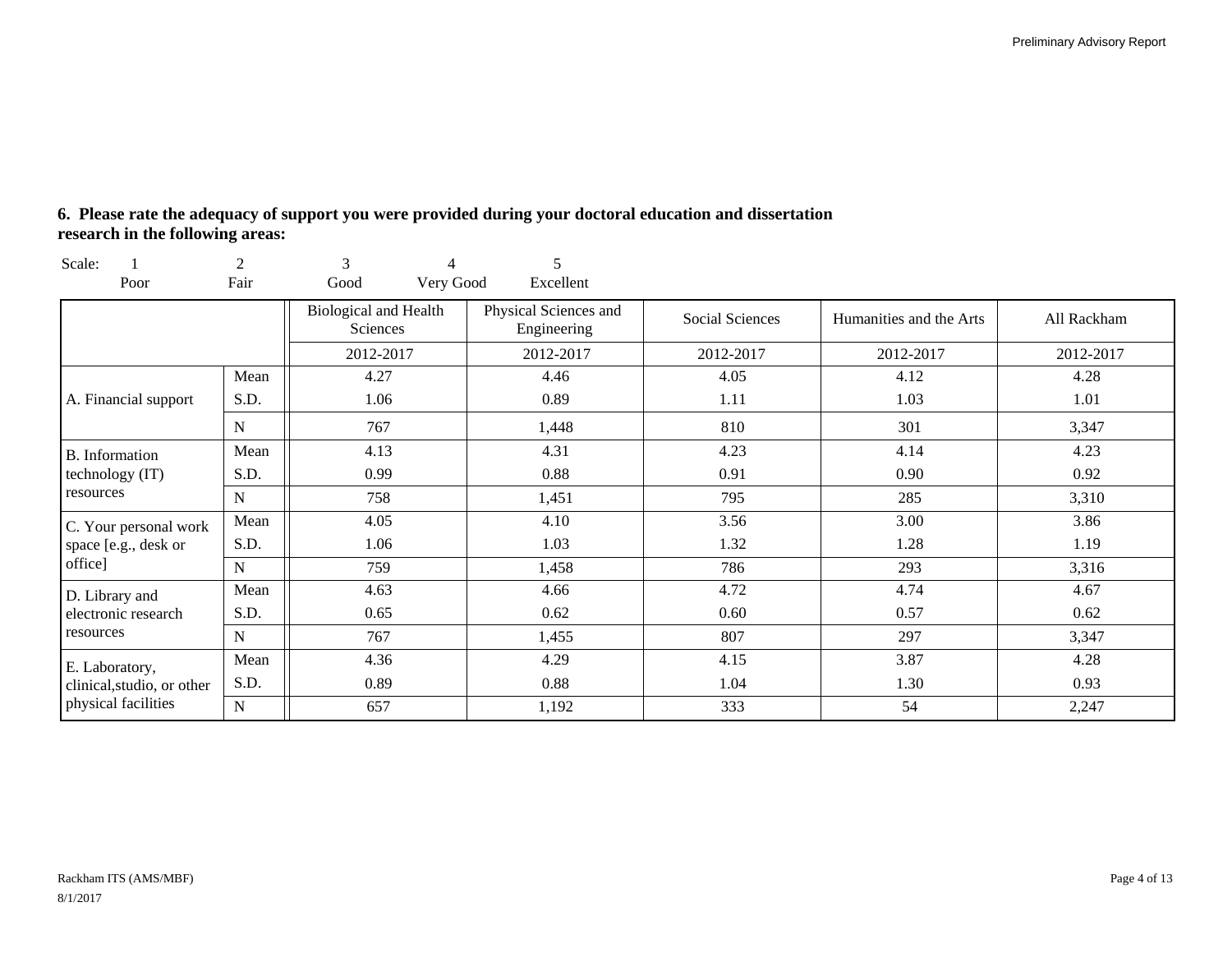## **7. Rate the quality of guidance/mentoring you received about the following:**

| Scale:<br>-1         | 2           | 3<br>4                                   | 5                                    |                        |                         |             |
|----------------------|-------------|------------------------------------------|--------------------------------------|------------------------|-------------------------|-------------|
| Poor                 |             | Adequate                                 | Excellent                            |                        |                         |             |
|                      |             | <b>Biological and Health</b><br>Sciences | Physical Sciences and<br>Engineering | <b>Social Sciences</b> | Humanities and the Arts | All Rackham |
|                      |             | 2012-2017                                | 2012-2017                            | 2012-2017              | 2012-2017               | 2012-2017   |
| A. Understanding     | Mean        | 4.20                                     | 4.28                                 | 4.08                   | 4.08                    | 4.20        |
| what is expected to  | S.D.        | 0.95                                     | 0.86                                 | 0.95                   | 1.04                    | 0.93        |
| become a candidate   | ${\bf N}$   | 778                                      | 1,459                                | 806                    | 297                     | 3,361       |
| B. Identifying a     | Mean        | 3.97                                     | 4.05                                 | 3.88                   | 3.88                    | 3.97        |
| mentor to guide      | S.D.        | 1.14                                     | 1.06                                 | 1.15                   | 1.21                    | 1.12        |
| your research ***    | ${\bf N}$   | 808                                      | 1,513                                | 869                    | 315                     | 3,527       |
| C. Selection of a    | Mean        | 4.02                                     | 4.07                                 | 3.89                   | 3.91                    | 4.00        |
| dissertation topic   | S.D.        | 1.06                                     | 0.99                                 | 1.09                   | 1.13                    | 1.05        |
|                      | ${\bf N}$   | 773                                      | 1,450                                | 804                    | 295                     | 3,342       |
| D. Your dissertation | Mean        | 4.12                                     | 4.21                                 | 4.02                   | 3.92                    | 4.12        |
| research             | S.D.        | 1.03                                     | 0.94                                 | 1.07                   | 1.07                    | 1.01        |
|                      | ${\bf N}$   | 777                                      | 1,460                                | 805                    | 295                     | 3,358       |
| E. Writing and       | Mean        | 4.03                                     | 4.05                                 | 4.02                   | 4.00                    | 4.04        |
| revising your        | S.D.        | 1.09                                     | 1.07                                 | 1.13                   | 1.13                    | 1.10        |
| dissertation         | $\mathbf N$ | 777                                      | 1,462                                | 805                    | 297                     | 3,362       |
| F. Professional      | Mean        | 3.61                                     | 3.82                                 | 3.60                   | 3.56                    | 3.70        |
| development ***      | S.D.        | 1.26                                     | 1.15                                 | 1.25                   | 1.29                    | 1.22        |
|                      | ${\bf N}$   | 817                                      | 1,550                                | 873                    | 326                     | 3,587       |
| G. Your search for   | Mean        | 3.39                                     | 3.60                                 | 3.58                   | 3.42                    | 3.53        |
| employment or        | S.D.        | 1.32                                     | 1.25                                 | 1.27                   | 1.37                    | 1.29        |
| training             | ${\bf N}$   | 732                                      | 1,405                                | 773                    | 289                     | 3,219       |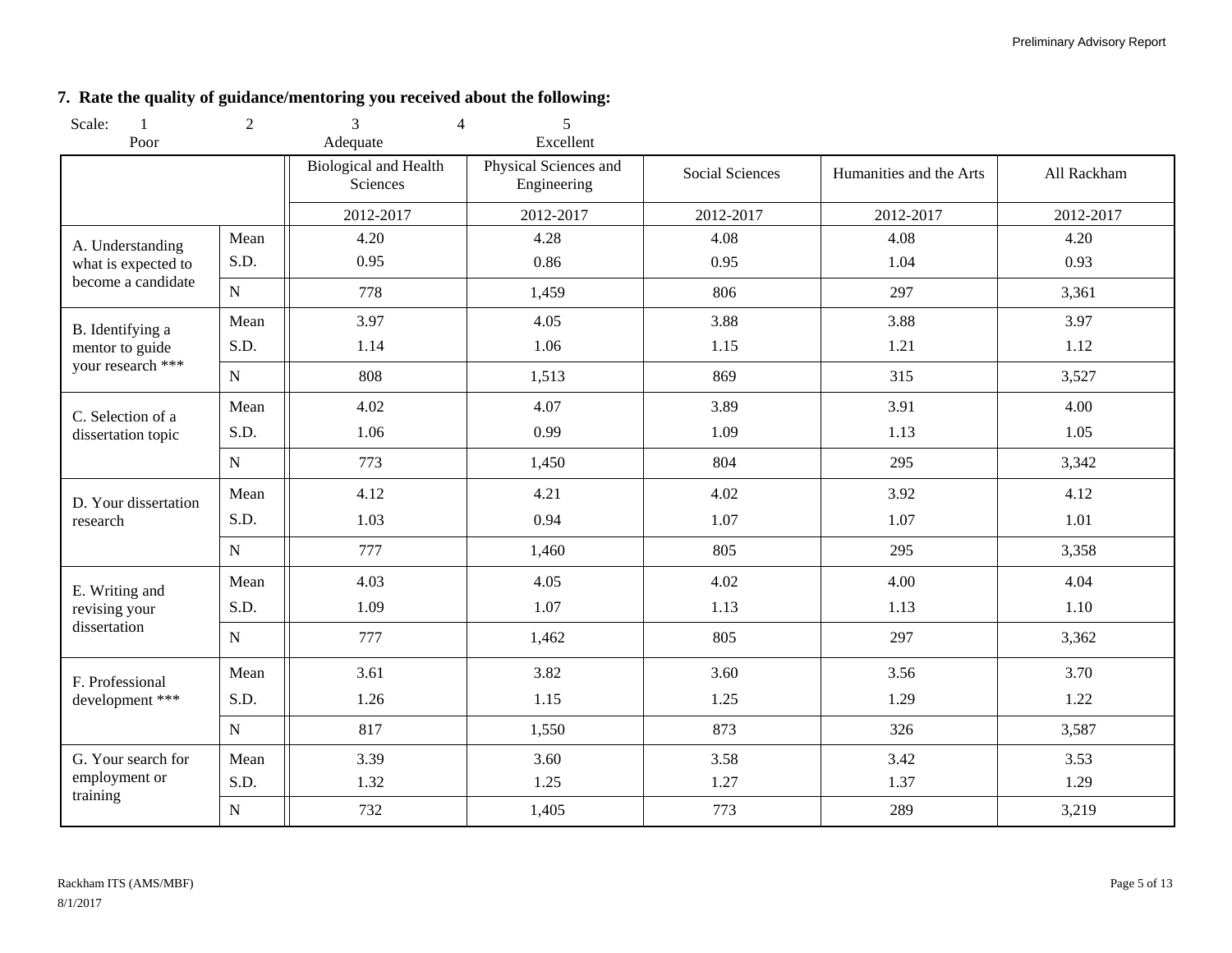**8. Please indicate how strongly you agree or disagree with the following statement:**

**I received sufficient knowledge and training during my graduate studies to conduct research in a responsible and ethical way.**

| Scale:                    |                                          |                                      |                       |                 |                         |             |
|---------------------------|------------------------------------------|--------------------------------------|-----------------------|-----------------|-------------------------|-------------|
| <b>Strongly Disagree</b>  |                                          |                                      | <b>Strongly Agree</b> |                 |                         |             |
|                           | Biological and Health<br><b>Sciences</b> | Physical Sciences and<br>Engineering |                       | Social Sciences | Humanities and the Arts | All Rackham |
|                           | 2012-2017                                | 2012-2017                            |                       | 2012-2017       | 2012-2017               | 2012-2017   |
| Mean                      | 4.48                                     | 4.44                                 |                       | 4.46            | 4.27                    | 4.44        |
| <b>Standard Deviation</b> | 0.86                                     | 0.84                                 |                       | 0.88            | 0.93                    | 0.87        |
| Total Number of Responses | 780                                      | 1,466                                |                       | 808             | 299                     | 3,374       |

## **9. Two important aspects of a good doctoral program are the intellectual and social environments. Please indicate how strongly you agree with the following statements in relation to your program.**

| Scale:<br>2                                                         |      | 3                                               | 4         |                                      |           |                 |           |           |                         |           |             |
|---------------------------------------------------------------------|------|-------------------------------------------------|-----------|--------------------------------------|-----------|-----------------|-----------|-----------|-------------------------|-----------|-------------|
| <b>Strongly Disagree</b>                                            |      |                                                 |           | <b>Strongly Agree</b>                |           |                 |           |           |                         |           |             |
|                                                                     |      | <b>Biological and Health</b><br><b>Sciences</b> |           | Physical Sciences and<br>Engineering |           | Social Sciences |           |           | Humanities and the Arts |           | All Rackham |
|                                                                     |      | 2007-2011                                       | 2012-2017 | 2007-2011                            | 2012-2017 | 2007-2011       | 2012-2017 | 2007-2011 | 2012-2017               | 2007-2011 | 2012-2017   |
|                                                                     | Mean | 4.15                                            | 4.14      | 4.09                                 | 4.25      | 4.33            | 4.31      | 4.12      | 4.17                    | 4.16      | 4.23        |
| A. Intellectual environment is<br>stimulating.                      | S.D. | 0.92                                            | 0.93      | 0.89                                 | 0.82      | 0.85            | 0.88      | 1.02      | 1.03                    | 0.91      | 0.89        |
|                                                                     | N    | 502                                             | 823       | 1,046                                | 1,567     | 596             | 878       | 229       | 325                     | 2,394     | 3,615       |
|                                                                     | Mean | 3.77                                            | 3.84      | 3.75                                 | 3.94      | 3.72            | 3.71      | 3.71      | 3.70                    | 3.74      | 3.84        |
| B. Climate encourages the<br>participation of all students.         | S.D. | 1.08                                            | 1.06      | 1.02                                 | 1.02      | 1.13            | 1.13      | 1.16      | 1.21                    | 1.08      | 1.08        |
|                                                                     | N    | 501                                             | 823       | 1,045                                | 1,569     | 595             | 881       | 227       | 325                     | 2,389     | 3,620       |
|                                                                     | Mean | 3.69                                            | 3.65      | 3.84                                 | 3.88      | 3.87            | 3.81      | 3.81      | 3.86                    | 3.81      | 3.80        |
| C. There is a sense of community<br>among students.                 | S.D. | 1.04                                            | 1.10      | 1.01                                 | 1.03      | 0.98            | 1.08      | 1.04      | 1.15                    | 1.01      | 1.07        |
|                                                                     | N    | 501                                             | 819       | 1,045                                | 1,568     | 594             | 878       | 229       | 325                     | 2,390     | 3,612       |
|                                                                     | Mean |                                                 | 4.01      |                                      | 4.08      |                 | 3.93      |           | 3.83                    |           | 4.00        |
| D. Students in my program are<br>treated with respect by faculty.** | S.D. |                                                 | 1.02      |                                      | 0.97      |                 | 1.02      |           | 1.13                    |           | 1.01        |
|                                                                     | N    |                                                 | 779       |                                      | 1,465     |                 | 804       |           | 298                     |           | 3,367       |
| E. Interactions with faculty and                                    | Mean |                                                 | 4.05      |                                      | 3.98      |                 | 4.04      |           | 4.18                    |           | 4.03        |
| students in other programs and                                      | S.D. |                                                 | 0.98      |                                      | 0.99      |                 | 1.03      |           | 1.03                    |           | 1.00        |
| departments enriched my<br>intellectual experience.**               | N    |                                                 | 779       |                                      | 1,462     |                 | 806       |           | 298                     |           | 3,366       |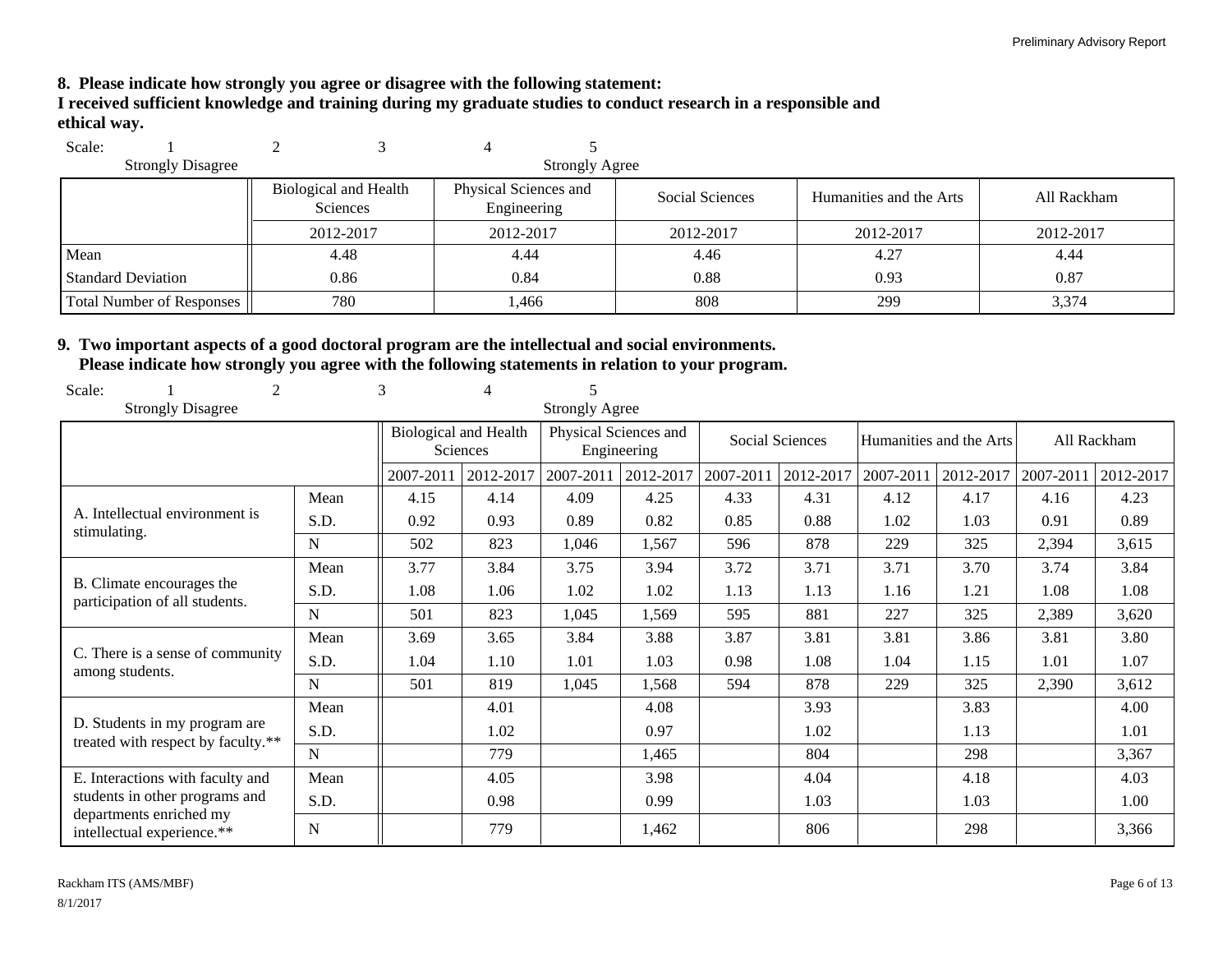#### **10. Based on research conducted while you were a graduate student, how many scholarly works that have been published or accepted for publication (e.g., peer-reviewed articles, books, book chapters, conference proceedings) have you authored or co-authored?**

|                               |              | Biological and Health<br>Sciences |           | Physical Sciences and<br>Engineering |           |        |           | Social Sciences |                        |         | Humanities and the Arts |      |                |      | All Rackham  |      |           |        |       |        |
|-------------------------------|--------------|-----------------------------------|-----------|--------------------------------------|-----------|--------|-----------|-----------------|------------------------|---------|-------------------------|------|----------------|------|--------------|------|-----------|--------|-------|--------|
|                               | $2007 - 201$ |                                   | 2012-2017 |                                      | 2007-2011 |        | 2012-2017 |                 | 2007-2011<br>2012-2017 |         | 2007-2011               |      | 2012-2017      |      | 2007-2011    |      | 2012-2017 |        |       |        |
| # of Papers<br>$\overline{0}$ | 88           | 18%                               | 82        | $10\%$                               | 168       | 17%    | 122       | 8%              | 216                    | 37%     | 244                     | 28%  | 126            | 56%  | 96           | 30%  | 603       | $26\%$ | 546   | 15%    |
|                               | 10           | 22%                               | 127       | 15%                                  | 234       | 23%    | 137       | 9%              | 154                    | 27%     | 189                     | 21%  | 51             | 23%  | 93           | 29%  | 551       | 24%    | 548   | 15%    |
| $\overline{2}$                | 13           | 23%                               | 157       | 19%                                  | 196       | 19%    | 188       | $12\%$          | 102                    | 18%     | 139                     | 16%  | 24             | 11%  | 49           | 15%  | 439       | 19%    | 536   | 15%    |
|                               | 74           | !5%                               | 160       | 19%                                  | 145       | 14%    | 223       | 14%             | 44                     | 8%      | 98                      | 11%  | 12             | 5%   | 39           | !2%  | 281       | 12%    | 524   | 15%    |
| $\overline{4}$                | 39           | 8%                                | 91        | $11\%$                               | 93        | $9\%$  | 186       | $12\%$          | 25                     | 4%      | 67                      | 8%   | 6              | 3%   | 24           | 7%   | 164       | $7\%$  | 371   | $10\%$ |
|                               | 23           | 5%                                | 58        | 7%                                   | 59        | 6%     | 122       | 8%              | 14                     | 2%      | 32                      | 4%   | $\overline{2}$ | 1%   | $\mathbf{r}$ | 2%   | 99        | 4%     | 221   | $6\%$  |
| 6 or more                     | 47           | 10%                               | 147       | 18%                                  | 116       | $11\%$ | 579       | 37%             | 23                     | 4%      | 111                     | 13%  | $\overline{4}$ | 2%   | 14           | 4%   | 191       | 8%     | 857   | 24%    |
| Total                         | 494          | 100%                              | 822       | $100\%$                              | l.011     | 100%   | .557      | 100%            | 578                    | $100\%$ | 880                     | 100% | 225            | 100% | 322          | 100% | 2,328     | 100%   | 3,603 | 100%   |

#### **10a. How many others are currently under review?**

|             |                | Biological and Health<br>Sciences |       | Physical Sciences and<br>Engineering |       | Social Sciences |       | Humanities and the Arts |       | All Rackham |       |
|-------------|----------------|-----------------------------------|-------|--------------------------------------|-------|-----------------|-------|-------------------------|-------|-------------|-------|
|             |                | 2012-2017                         |       | 2012-2017                            |       | 2012-2017       |       | 2012-2017               |       | 2012-2017   |       |
| # of Papers | $\mathbf{0}$   | 32%<br>247                        |       | 478                                  | 33%   | 399             | 50%   | 177                     | 60%   | 1,308       | 39%   |
|             |                | 268                               | 35%   | 436                                  | 30%   | 215             | 27%   | 81                      | 27%   | 1,005       | 30%   |
|             | $\overline{2}$ | 158<br>20%                        |       | 359                                  | 25%   | 119             | 15%   | 28                      | 9%    | 669         | 20%   |
|             | 3              | 69                                | $9\%$ | 119                                  | 8%    | 46              | 6%    | 6                       | 2%    | 243         | 7%    |
|             | 4              | 22                                | 3%    | 41                                   | 3%    | 12              | $1\%$ | $\overline{2}$          | $1\%$ | 78          | 2%    |
|             |                | $1\%$                             |       | 17                                   | $1\%$ | 8               | $1\%$ |                         | $0\%$ | 33          | $1\%$ |
|             | 6 or more      | $0\%$<br>$\overline{2}$           |       | 10                                   | $1\%$ | 4               | $0\%$ | $\overline{0}$          | $0\%$ | 16          | $0\%$ |
| Total       |                | 100%<br>773                       |       | 1.460                                | 100%  | 803             | 100%  | 295                     | 100%  | 3,352       | 100%  |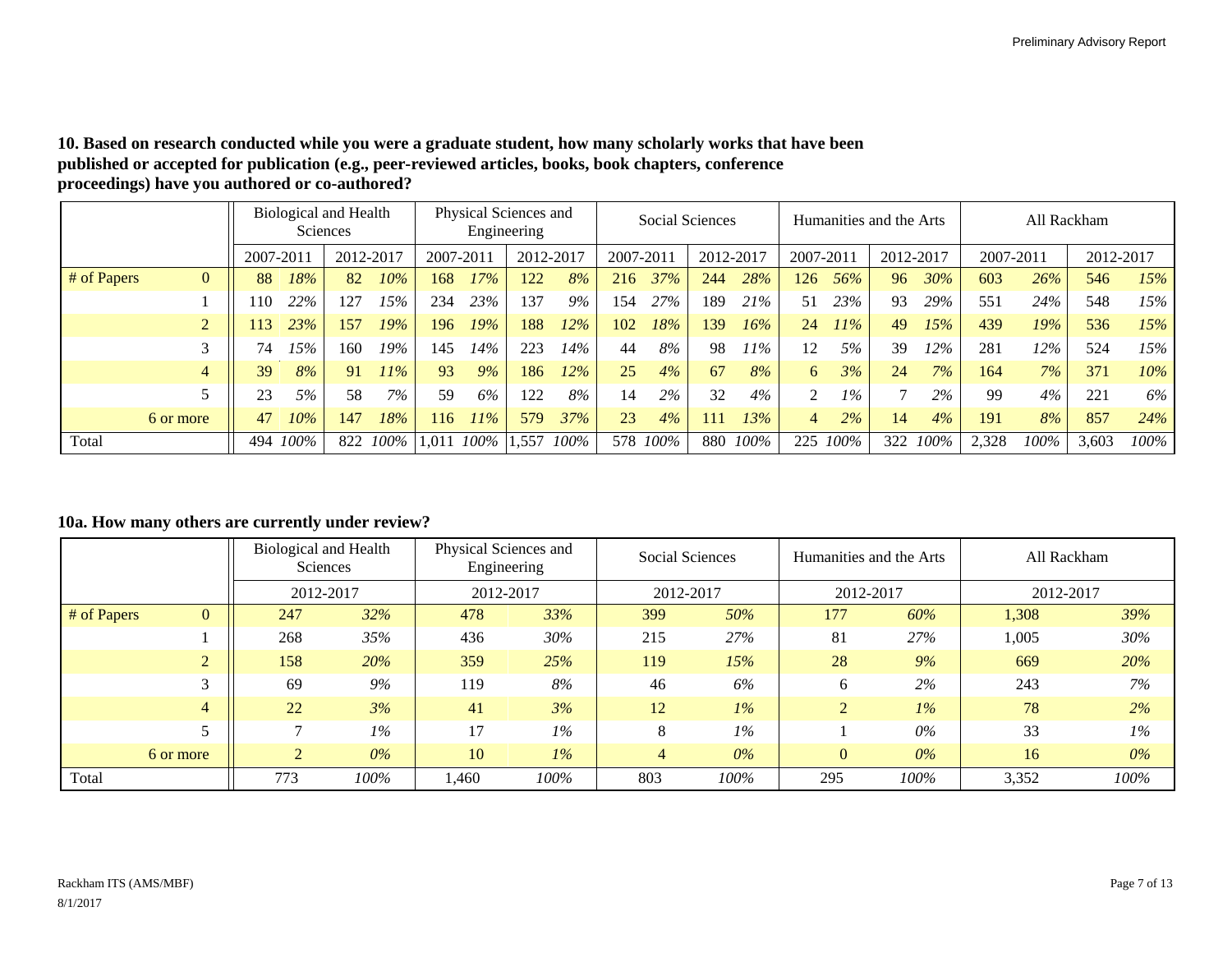#### **11. How many research or scholarly presentations (including poster presentations) did you make at meetings away from your campus (regional, national, or international)?**

|                    | <b>Biological and Health</b><br>Sciences |           |        | Physical Sciences and<br>Engineering |        | Social Sciences |        | Humanities and the Arts |        | All Rackham |      |  |
|--------------------|------------------------------------------|-----------|--------|--------------------------------------|--------|-----------------|--------|-------------------------|--------|-------------|------|--|
|                    |                                          | 2012-2017 |        | 2012-2017                            |        | 2012-2017       |        | 2012-2017               |        | 2012-2017   |      |  |
| # of Presentations |                                          | 37        | 5%     | 55                                   | 4%     | 19              | 2%     | 8                       | 3%     | 119         | 4%   |  |
|                    |                                          | 63        | 8%     | 95                                   | 6%     | 27              | 3%     | 15                      | 5%     | 201         | 6%   |  |
| $\overline{2}$     |                                          | 109       | 14%    | 172                                  | $12\%$ | 55              | 7%     | 21                      | 7%     | 358         | 11%  |  |
| 3                  |                                          | 126       | 16%    | 197                                  | 13%    | 71              | 9%     | 21                      | 7%     | 415         | 12%  |  |
| $\overline{4}$     |                                          | 108       | 14%    | 216                                  | 15%    | 84              | 10%    | 31                      | $10\%$ | 440         | 13%  |  |
|                    |                                          | 88        | $11\%$ | 193                                  | 13%    | 96              | $12\%$ | 38                      | 13%    | 419         | 12%  |  |
| 6 or more          |                                          | 247       | 32%    | 534                                  | 37%    | 451             | 56%    | 162                     | 55%    | 1,408       | 42%  |  |
| Total              |                                          | 778       | 100%   | 1,462                                | 100%   | 803             | 100%   | 296                     | 100%   | 3,360       | 100% |  |

## **12. Were you a graduate student instructor (GSI) at any time during your doctoral study?**

|           | Biological and Health<br>Sciences |       |      | Physical Sciences and<br>Engineering |       | Social Sciences |     |       | Humanities and the Arts |     |       | All Rackham |       |       |      |
|-----------|-----------------------------------|-------|------|--------------------------------------|-------|-----------------|-----|-------|-------------------------|-----|-------|-------------|-------|-------|------|
| 2012-2017 | Yes                               | Total | $\%$ | Yes                                  | Total | $\frac{0}{0}$   | Yes | Total | %                       | Yes | Total | $\%$        | Yes   | Total | $\%$ |
|           | 549                               | 779   | 70%  | 988                                  | ,469  | 67%             | 726 | 806   | 90%                     | 295 | 297   | 99%         | 2,573 | 3.372 | 76%  |

#### **12a. If yes, how helpful was this experience with respect to your professional development?**

| Scale:                           |                                          |                                      |                 |                         |             |
|----------------------------------|------------------------------------------|--------------------------------------|-----------------|-------------------------|-------------|
| Not at all helpful               | Not very helpful                         | Somewhat helpful<br>Very helpful     |                 |                         |             |
|                                  | <b>Biological and Health</b><br>Sciences | Physical Sciences and<br>Engineering | Social Sciences | Humanities and the Arts | All Rackham |
|                                  | 2012-2017                                | 2012-2017                            | 2012-2017       | 2012-2017               | 2012-2017   |
| Mean                             | 3.30                                     | 3.41                                 | 3.58            | 3.75                    | 3.48        |
| <b>Standard Deviation</b>        | 0.79                                     | 0.70                                 | 0.66            | 0.52                    | 0.71        |
| <b>Total Number of Responses</b> | 549                                      | 986                                  | 724             | 294                     | 2,568       |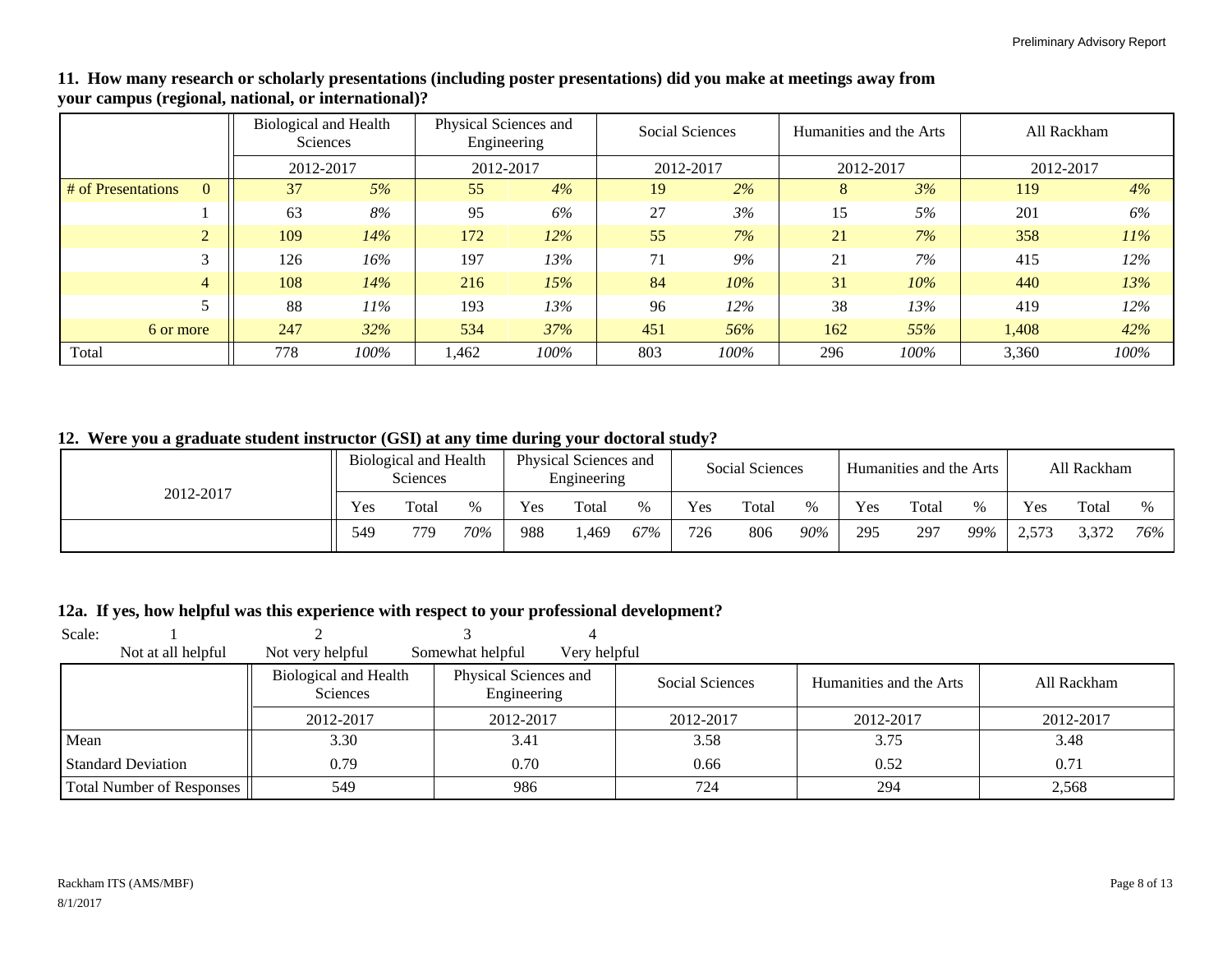#### **12b. (If you taught as a GSI) For how many semesters did you teach as a graduate student instructor?**

#### Scale: 1 to 7 semesters or more

|                           | Biological and Health<br><b>Sciences</b> | Physical Sciences and<br>Engineering | Social Sciences | Humanities and the Arts | All Rackham |
|---------------------------|------------------------------------------|--------------------------------------|-----------------|-------------------------|-------------|
|                           | 2012-2017                                | 2012-2017                            | 2012-2017       | 2012-2017               | 2012-2017   |
| Mean                      | 2.31                                     | 3.01                                 | 3.96            | 5.67                    | 3.44        |
| <b>Standard Deviation</b> | .72                                      | 2.02                                 | 2.06            | 1.55                    | 2.17        |
| Total Number of Responses | 546                                      | 983                                  | 725             | 295                     | 2,564       |

#### **13. Were you a graduate student research assistant (GSRA) at any time during your doctoral study?**

| 2012-2017 | Biological and Health<br>Sciences |       | Physical Sciences and<br>Engineering |     | Social Sciences |     |     | Humanities and the Arts |      |     | All Rackham |      |       |       |      |
|-----------|-----------------------------------|-------|--------------------------------------|-----|-----------------|-----|-----|-------------------------|------|-----|-------------|------|-------|-------|------|
|           | Yes                               | Total | $\%$                                 | Yes | Total           |     | Yes | Total                   | $\%$ | Yes | Total       | $\%$ | Yes   | Total | $\%$ |
|           | 612                               | 780   | 78%                                  | 374 | ,468            | 94% | 499 | 806                     | 62%  | 100 | 296         | 34%  | 2,602 | 3,371 | 77%  |

#### **13a. If yes, how helpful was this experience with respect to your professional development?**

| Scale:                    |                                          |                                      |              |                 |                         |             |
|---------------------------|------------------------------------------|--------------------------------------|--------------|-----------------|-------------------------|-------------|
| Not at all helpful        | Not very helpful                         | Somewhat helpful                     | Very helpful |                 |                         |             |
|                           | Biological and Health<br><b>Sciences</b> | Physical Sciences and<br>Engineering |              | Social Sciences | Humanities and the Arts | All Rackham |
|                           | 2012-2017                                | 2012-2017                            |              | 2012-2017       | 2012-2017               | 2012-2017   |
| Mean                      | 3.64                                     | 3.77                                 |              | 3.45            | 3.26                    | 3.66        |
| <b>Standard Deviation</b> | 0.67                                     | 0.49                                 |              | 0.73            | 0.86                    | 0.62        |
| Total Number of Responses | 609                                      | 1,365                                |              | 497             | 99                      | 2,587       |

#### **13b. (If you were a GSRA) For how many semesters were you a graduate student research assistant (GSRA)?**

Scale: 1 to 7 semesters or more

|                           | Biological and Health<br><b>Sciences</b> | Physical Sciences and<br>Engineering | Social Sciences | Humanities and the Arts | All Rackham |
|---------------------------|------------------------------------------|--------------------------------------|-----------------|-------------------------|-------------|
|                           | 2012-2017                                | 2012-2017                            | 2012-2017       | 2012-2017               | 2012-2017   |
| Mean                      | 5.15                                     | 5.88                                 | 4.33            | 2.38                    | 5.27        |
| <b>Standard Deviation</b> | 2.19                                     | . . 77                               | 2.25            | 1.85                    | 2.15        |
| Total Number of Responses | 604                                      | .369                                 | 496             | 99                      | 2,585       |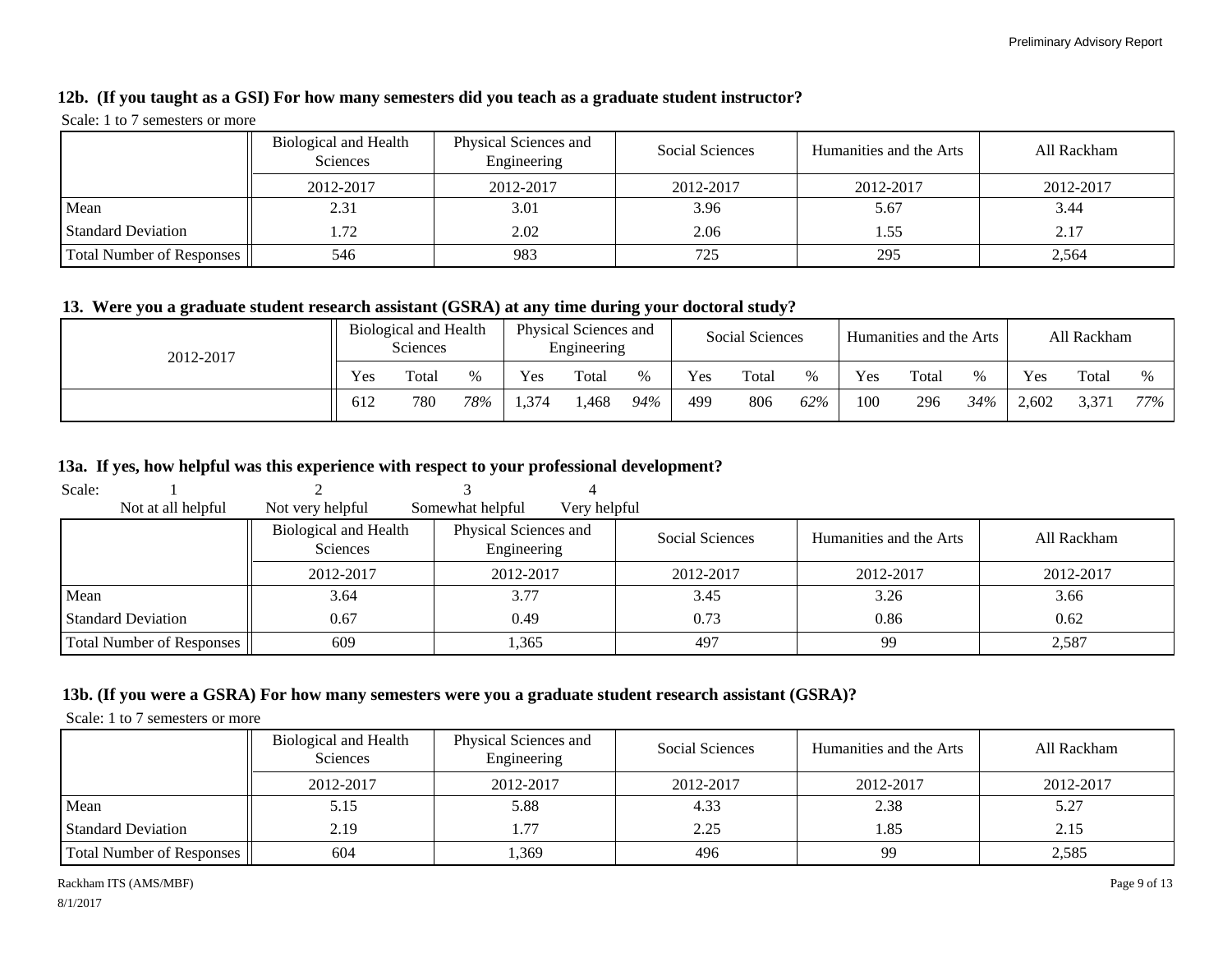| Scale:                           |                       |                 |                       |                    |                        |           |           |                         |             |           |  |
|----------------------------------|-----------------------|-----------------|-----------------------|--------------------|------------------------|-----------|-----------|-------------------------|-------------|-----------|--|
| Not at All Prepared              |                       |                 |                       | Very Well Prepared |                        |           |           |                         |             |           |  |
|                                  | Biological and Health | <b>Sciences</b> | Physical Sciences and | Engineering        | <b>Social Sciences</b> |           |           | Humanities and the Arts | All Rackham |           |  |
|                                  | 2007-2011             | 2012-2017       | 2007-2011             | 2012-2017          | 2007-2011              | 2012-2017 | 2007-2011 | 2012-2017               | 2007-2011   | 2012-2017 |  |
| Mean                             | 4.06                  | 4.11            | 4.00                  | 4.14               | 4.12                   | 4.14      | 4.08      | 4.13                    | 4.05        | 4.13      |  |
| <b>Standard Deviation</b>        | 0.85                  | 0.85            | 0.81                  | 0.79               | 0.78                   | 0.81      | 0.83      | 0.83                    | 0.82        | 0.81      |  |
| <b>Total Number of Responses</b> | 502                   | 821             | .046                  | l.564              | 591                    | 878       | 229       | 324                     | 2,389       | 3,609     |  |

## **14. Overall, how well prepared are you to pursue your career?**

## **15. Which best describes your immediate post-graduation position?**

| 2012-2017                                                         | <b>Biological and Health</b><br>Sciences |       | Physical Sciences and<br>Engineering |       |             | Social Sciences | Humanities and the Arts |       | All Rackham |       |
|-------------------------------------------------------------------|------------------------------------------|-------|--------------------------------------|-------|-------------|-----------------|-------------------------|-------|-------------|-------|
|                                                                   | N                                        | $\%$  | N                                    | $\%$  | $\mathbf N$ | %               | N                       | $\%$  | N           | $\%$  |
| Post-doc/Traineeship/Fellowship                                   | 408                                      | 52%   | 587                                  | 40%   | 216         | 27%             | 72                      | 24%   | 1,288       | 38%   |
| Tenure track faculty                                              | 44                                       | 6%    | 50                                   | 3%    | 236         | 29%             | 46                      | 15%   | 381         | 11%   |
| Non-tenure track faculty                                          | 24                                       | 3%    | 23                                   | 2%    | 60          | 7%              | 62                      | 21%   | 170         | 5%    |
| Non-university teaching position                                  | $\overline{2}$                           | $0\%$ | $\overline{4}$                       | $0\%$ | 3           | $0\%$           | 2                       | $1\%$ | 11          | $0\%$ |
| Researcher                                                        | 52                                       | 7%    | 276                                  | 19%   | 67          | 8%              | 3                       | $1\%$ | 401         | 12%   |
| Professional, administrator or manager                            | 71                                       | 9%    | 284                                  | 19%   | 77          | $10\%$          | 21                      | 7%    | 456         | 14%   |
| Work independently (e.g., entrepreneur,<br>consultant, performer) | 16                                       | 2%    | 31                                   | 2%    | 13          | 2%              | 14                      | 5%    | 75          | 2%    |
| Continuing your education for another<br>degree                   | 45                                       | 6%    | 7                                    | $0\%$ | 3           | $0\%$           | 3                       | $1\%$ | 58          | 2%    |
| Other employment (not listed above)                               | 4                                        | $1\%$ | 7                                    | $0\%$ | 6           | $1\%$           | 2                       | $1\%$ | 19          | $1\%$ |
| Immediate position not yet known                                  | 112                                      | 14%   | 196                                  | 13%   | 126         | 16%             | 73                      | 24%   | 510         | 15%   |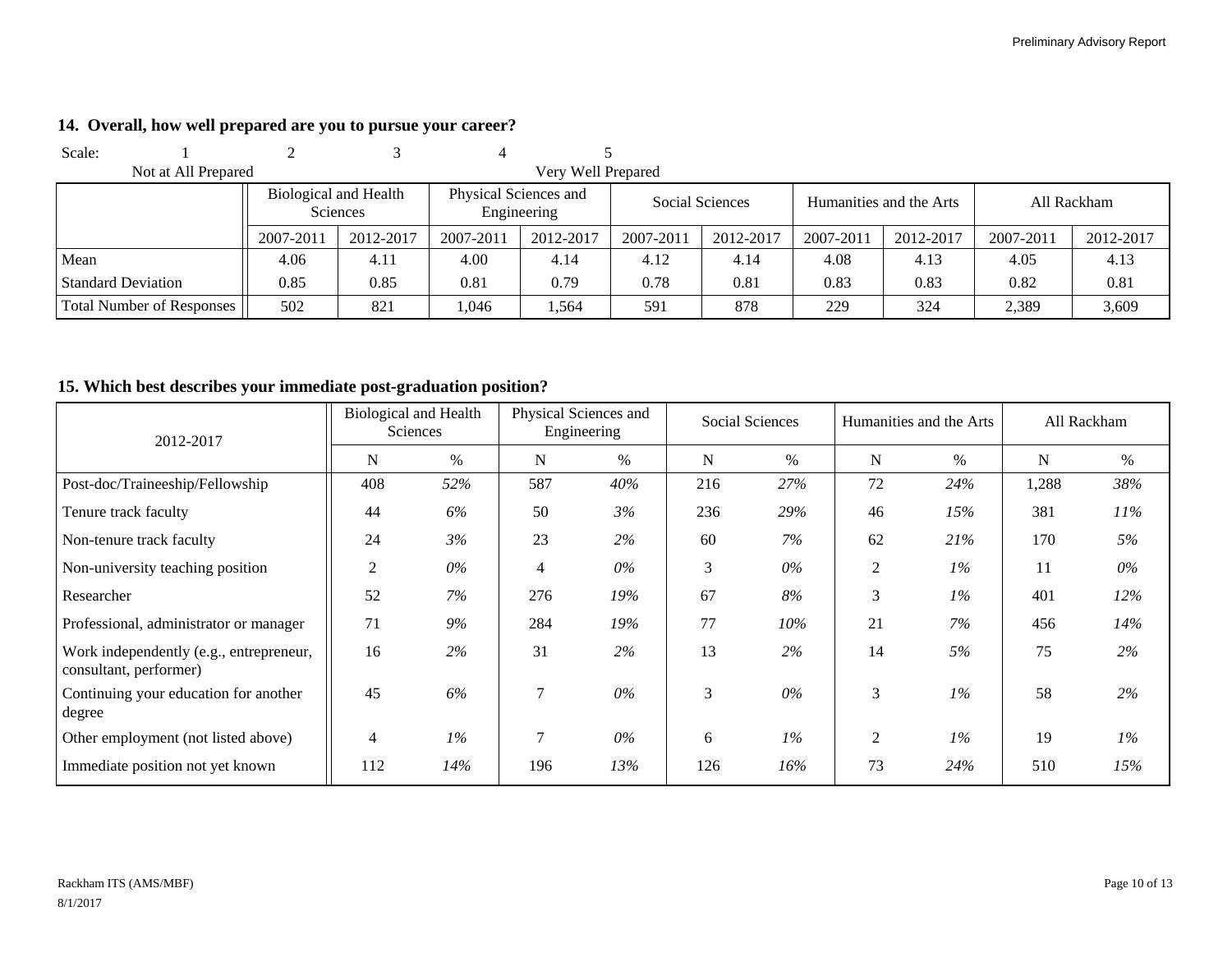| 2012-2017                                                                            |                | <b>Biological and Health</b><br>Sciences |                  | Physical Sciences and<br>Engineering |                | <b>Social Sciences</b> |                | Humanities and the Arts |                | All Rackham |
|--------------------------------------------------------------------------------------|----------------|------------------------------------------|------------------|--------------------------------------|----------------|------------------------|----------------|-------------------------|----------------|-------------|
|                                                                                      | N              | $\%$                                     | N                | $\%$                                 | N              | $\%$                   | ${\bf N}$      | $\%$                    | N              | $\%$        |
| <b>Education</b>                                                                     |                |                                          |                  |                                      |                |                        |                |                         |                |             |
| U.S. 4-year college or university other<br>than medical school                       | 244            | 32%                                      | 391              | 27%                                  | 406            | 51%                    | 161            | 56%                     | 1,212          | 36%         |
| U.S. medical school (including university-<br>affiliated hospital or medical center) | 168            | 22%                                      | 38               | 3%                                   | 35             | 4%                     | 1              | $0\%$                   | 242            | 7%          |
| U.S. university-affiliated research institute                                        | 57             | 7%                                       | 95               | 7%                                   | 40             | 5%                     | 12             | 4%                      | 207            | 6%          |
| U.S. community or two-year college                                                   |                | $0\%$                                    | 3                | $0\%$                                | $6\,$          | $1\%$                  | $\overline{2}$ | 1%                      | 12             | $0\%$       |
| U.S. preschool, elementary, middle,<br>secondary school or school system             | $\overline{c}$ | $0\%$                                    | 1                | $0\%$                                | $\overline{4}$ | $1\%$                  | $\overline{2}$ | $1\%$                   | 9              | $0\%$       |
| Government                                                                           |                |                                          |                  |                                      |                |                        |                |                         |                |             |
| Foreign educational institution                                                      | 25             | 3%                                       | 57               | 4%                                   | 59             | 7%                     | 22             | $8\%$                   | 163            | 5%          |
| Foreign government                                                                   |                | $0\%$                                    | 17               | $1\%$                                | 6              | 1%                     | 2              | $1\%$                   | 26             | 1%          |
| U.S. federal government                                                              | 46             | 6%                                       | 121              | $8\%$                                | 33             | 4%                     | 3              | $1\%$                   | 203            | 6%          |
| U.S. state government                                                                | 4              | $1\%$                                    | 3                | $0\%$                                | $6\,$          | $1\%$                  | $\overline{0}$ | $0\%$                   | 13             | $0\%$       |
| U.S. local government                                                                | 1              | $0\%$                                    | $\boldsymbol{0}$ | $0\%$                                | $\mathbf{1}$   | $0\%$                  | $\overline{0}$ | $0\%$                   | $\overline{2}$ | $0\%$       |
| <b>Private Sector</b>                                                                |                |                                          |                  |                                      |                |                        |                |                         |                |             |
| Not-for-profit organization                                                          | 20             | 3%                                       | 28               | 2%                                   | 41             | 5%                     | 13             | 4%                      | 104            | 3%          |
| Industry (for-profit)                                                                | 97             | 13%                                      | 541              | 37%                                  | 46             | 6%                     | 5 <sup>5</sup> | 2%                      | 691            | 21%         |
| Other                                                                                |                |                                          |                  |                                      |                |                        |                |                         |                |             |
| Self-employed                                                                        | 7              | $1\%$                                    | 11               | 1%                                   | $\overline{9}$ | 1%                     | 7              | 2%                      | 35             | $1\%$       |
| Other (not listed above)                                                             | 6              | 1%                                       | 4                | $0\%$                                |                | $0\%$                  | $\overline{0}$ | $0\%$                   | 11             | $0\%$       |
| Unknown                                                                              | 91             | 12%                                      | 149              | 10%                                  | 107            | 13%                    | 60             | 21%                     | 410            | 12%         |

# **15a. What one type of principal employer will you be working for (or training with) in the next year?**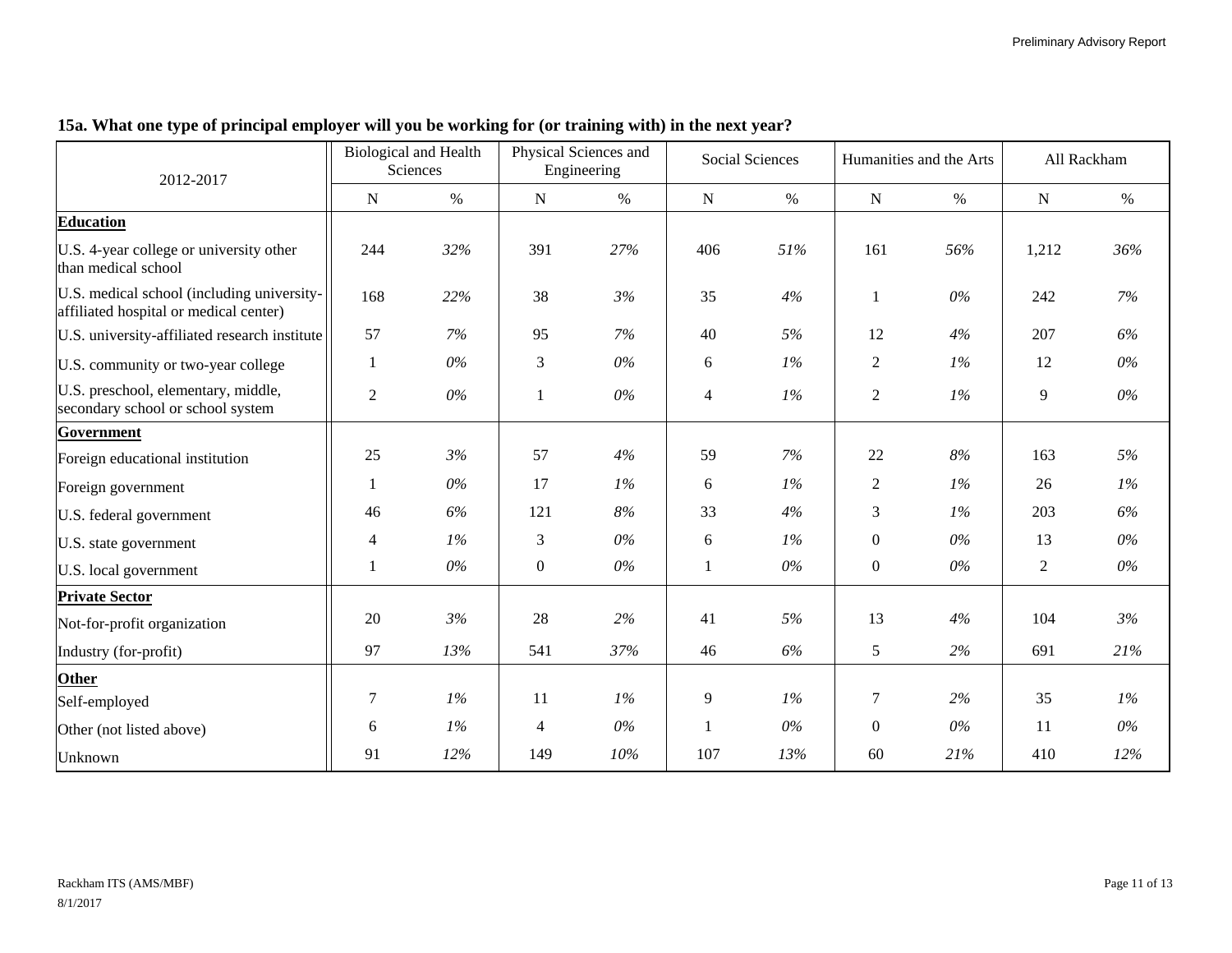|  |  |  | 15b. My immediate post-graduate position is located |  |  |
|--|--|--|-----------------------------------------------------|--|--|
|--|--|--|-----------------------------------------------------|--|--|

| 2012-2017           |     | Biological and Health<br><b>Sciences</b> |     | Physical Sciences and<br>Engineering |     | Social Sciences |     | Humanities and the Arts |       | All Rackham |
|---------------------|-----|------------------------------------------|-----|--------------------------------------|-----|-----------------|-----|-------------------------|-------|-------------|
|                     | N   | $\%$                                     | N   | $\%$                                 | N   | $\%$            | N   | $\%$                    | N     | %           |
| Inside the U.S.     | 700 | 87%                                      | 304 | 84%                                  | 676 | 78%             | 226 | 72%                     | 2,926 | 82%         |
| Outside the U.S.    | 37  | 5%                                       | 107 | 7%                                   | 88  | 10%             | 30  | 10%                     | 262   | 7%          |
| Don't know location | 72  | 9%                                       | 139 | 9%                                   | 104 | 12%             | 59  | 19%                     | 376   | 11%         |

## **16. Which best describes your long-term career aspiration?**

| 2012-2017                                                         | <b>Biological and Health</b><br><b>Sciences</b> |        | Physical Sciences and<br>Engineering |       | Social Sciences |       | Humanities and the Arts |       | All Rackham |       |
|-------------------------------------------------------------------|-------------------------------------------------|--------|--------------------------------------|-------|-----------------|-------|-------------------------|-------|-------------|-------|
|                                                                   | N                                               | %      | N                                    | $\%$  | N               | $\%$  | $\mathbf N$             | $\%$  | N           | $\%$  |
| Tenure track faculty                                              | 362                                             | 47%    | 495                                  | 34%   | 529             | 66%   | 224                     | 76%   | 1,621       | 48%   |
| Non-tenure track faculty                                          | 15                                              | 2%     | 19                                   | $1\%$ | 13              | 2%    |                         | 2%    | 54          | 2%    |
| Non-university teaching position                                  | 4                                               | $1\%$  | 8                                    | $1\%$ | 3               | $0\%$ |                         | $0\%$ | 16          | $0\%$ |
| Researcher                                                        | 176                                             | 23%    | 398                                  | 27%   | 97              | 12%   | 8                       | 3%    | 680         | 20%   |
| Professional, administrator or manager                            | 105                                             | $14\%$ | 294                                  | 20%   | 63              | 8%    | 23                      | 8%    | 488         | 15%   |
| Work independently (e.g., entrepreneur,<br>consultant, performer) | 37                                              | 5%     | 112                                  | 8%    | 24              | 3%    | 4                       | $1\%$ | 181         | 5%    |
| Other employment (not listed above)                               | 10                                              | $1\%$  | $\overline{4}$                       | $0\%$ | 5               | $1\%$ |                         | $0\%$ | 21          | 1%    |
| Unknown                                                           | 64                                              | 8%     | 130                                  | 9%    | 68              | 8%    | 25                      | 9%    | 288         | $9\%$ |